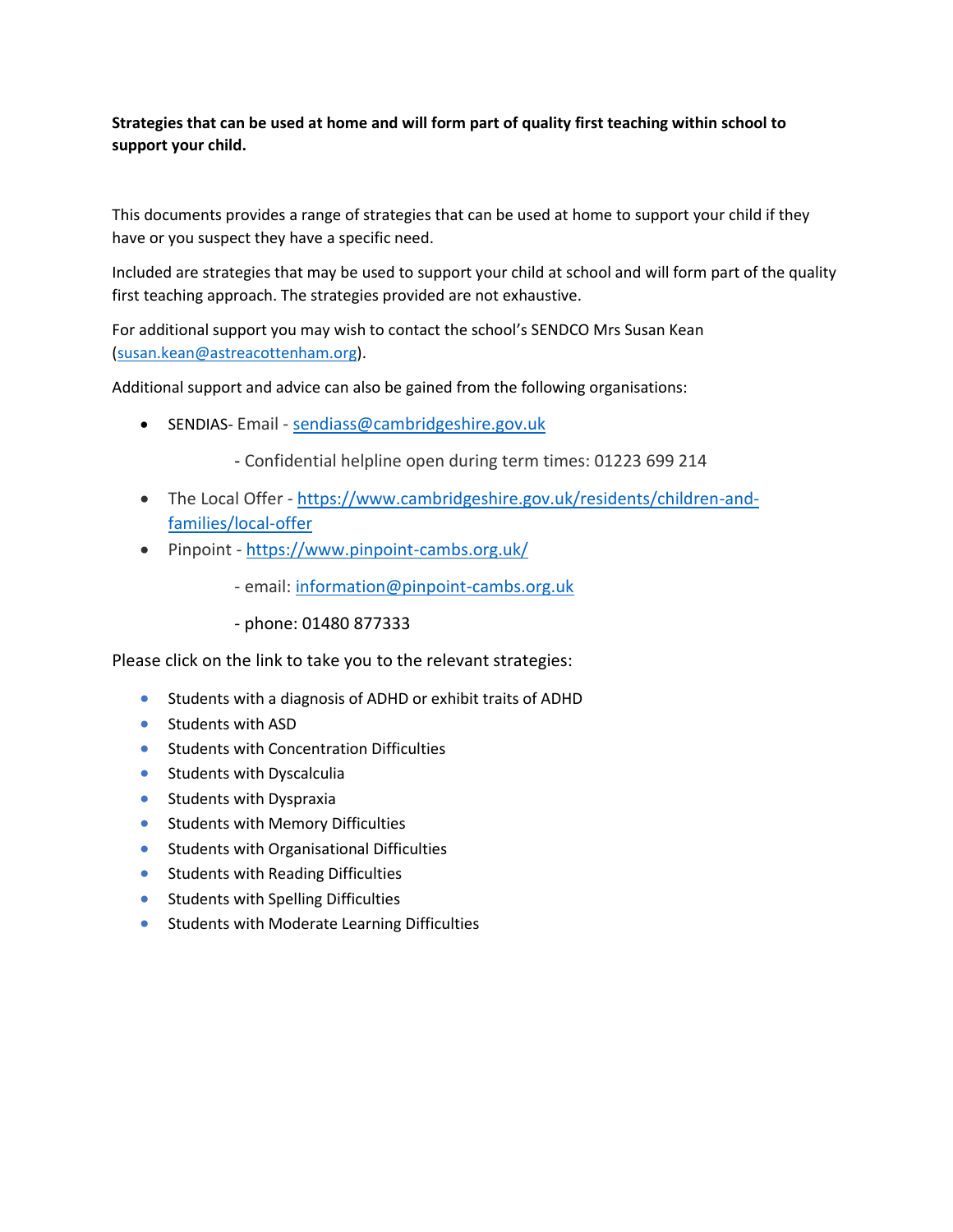| Strategies that could be used at home                                             | <b>Exclusively School Based</b>                                                                         |
|-----------------------------------------------------------------------------------|---------------------------------------------------------------------------------------------------------|
| Reduce the amount of changes/disruptions as far                                   | Sit near the teacher, within the class setting and                                                      |
| as possible                                                                       | surround with good role models.                                                                         |
|                                                                                   |                                                                                                         |
| Allow your child to stand when they feel they<br>need to.                         | Do not sit by windows or doors. If possible sit at<br>the end of the row to enable the student to allow |
|                                                                                   | for movement                                                                                            |
|                                                                                   |                                                                                                         |
| Suggest one task at a time and monitor progress                                   | Use 'post its' for questions and ideas rather than                                                      |
|                                                                                   | interrupt                                                                                               |
| Have pre-established consequences for good and<br>bad behaviour and stick to them | Control size and members of any group work -                                                            |
|                                                                                   | begin with positive peer buddy                                                                          |
| Use a timer to measure and extend time on task                                    | Use pupil's name and give eye contact before                                                            |
|                                                                                   | giving instructions                                                                                     |
| Allow your child to do some controlled kind of                                    | Consider marking the student's correct answers                                                          |
| fiddling (but only if they can do this sensibly)-                                 | instead of their mistakes.                                                                              |
| encourage highlighting, underlining                                               |                                                                                                         |
| Stay calm and clear if behaviour is poor                                          | Keep parents informed about upcoming tests and                                                          |
|                                                                                   | assignments                                                                                             |
| Give a set time for writing and do not extend into                                | Reinforce positive behaviour and establish a                                                            |
| break time - your child will need these breaks                                    | system to signal good and bad                                                                           |
| Chunk instructions and support with visual cues                                   | Do a stop - 10 second count beforehand                                                                  |
|                                                                                   | up/speaking                                                                                             |
| Check regularly that your child is on task                                        | <b>Task planners</b>                                                                                    |
| Give your child credit for any improvement and                                    |                                                                                                         |
| efforts made                                                                      |                                                                                                         |
| Give your child credit for the amount of time and                                 |                                                                                                         |
| effort spent on work                                                              |                                                                                                         |
|                                                                                   |                                                                                                         |
| Support with organisation of reminders whether                                    |                                                                                                         |
| they are To Do Lists written down or something                                    |                                                                                                         |
| similar on an electrical devise                                                   |                                                                                                         |

## <span id="page-1-0"></span>Students with a diagnosis of ADHD or exhibit traits of ADHD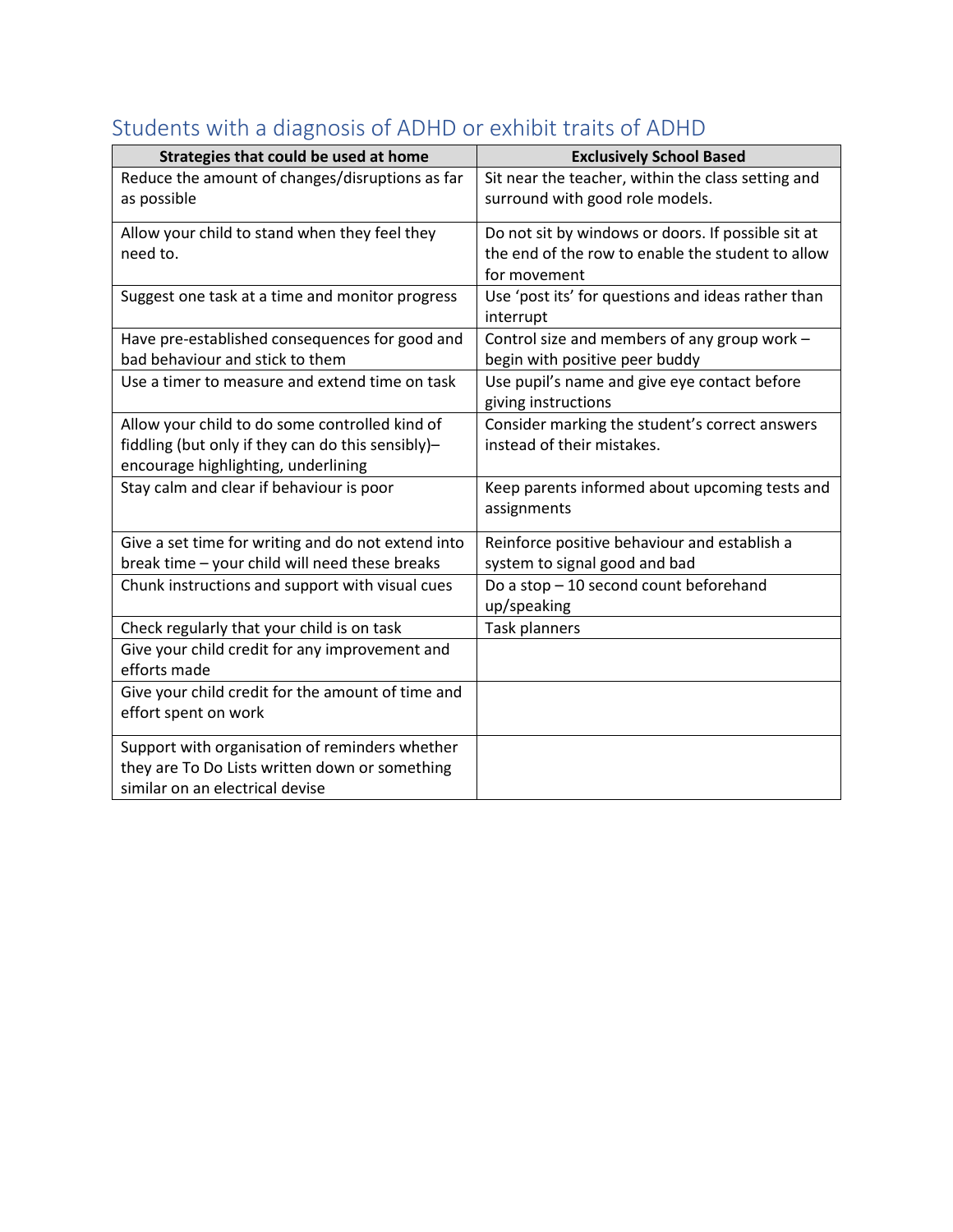#### <span id="page-2-0"></span>Students with ASD

Please remember that students with ASD are individuals—the spectrum is broad and they will have many different needs depending on the individual. Students with ASD should never be punished for behaviours that are part of their disability, for example, avoidance of eye contact; talking to self; slow response time; lack of respect for others; repeating words or phrases; upset in crowd or with noise; anxiety; persevering on topics of interest; upset caused by change

| Strategies that could be used at home           | <b>Exclusively School Based</b>                 |
|-------------------------------------------------|-------------------------------------------------|
| Use your child's name before giving             | An individual workstation can be helpful if     |
| instructions                                    | they struggle socially                          |
| Give explicit, clear instructions, in the order | Develop clear predictable routines. Give        |
| of doing (may need to be only 1 instruction at  | notice if there is a room change / supply       |
| a time)                                         | teacher etc                                     |
| Ask your child to repeat the instructions       | There will be a need for rules for listening,   |
|                                                 | talking, turn taking, sharing, waiting, working |
|                                                 | with others, starting, finishing etc.           |
| Don't use phrases such as 'Do you want to       | Pupil needs to sit where the teacher can        |
| ?', 'Shall we?', as they may be taken           | discretely assist and in a place free of        |
| as an option to refuse participation            | distractions.                                   |
| Use visual cues to make verbal information      | Check homework, and when it has to be in,       |
| meaningful                                      | has been written down and pupil                 |
|                                                 | understands what is to be done.                 |
| Break task down into meaningful parts.          | Provide preparation for new topic vocabulary    |
|                                                 | where possible so they are aware of key         |
|                                                 | terms.                                          |
| Give explicit work targets which are            | Give examples of completed work so that         |
| achievable.                                     | pupil knows intended outcome or can             |
|                                                 | parallel model.                                 |
| Allow your child time to think.                 |                                                 |
| Develop clear predictable routines.             |                                                 |
| Language is taken literally, so abstract        |                                                 |
| language will need to be explained at the       |                                                 |
| time of use e.g it's raining 'cats and dogs'.   |                                                 |
| Allow a Movement Break for your child to        |                                                 |
| stim or clear their head if needed.             |                                                 |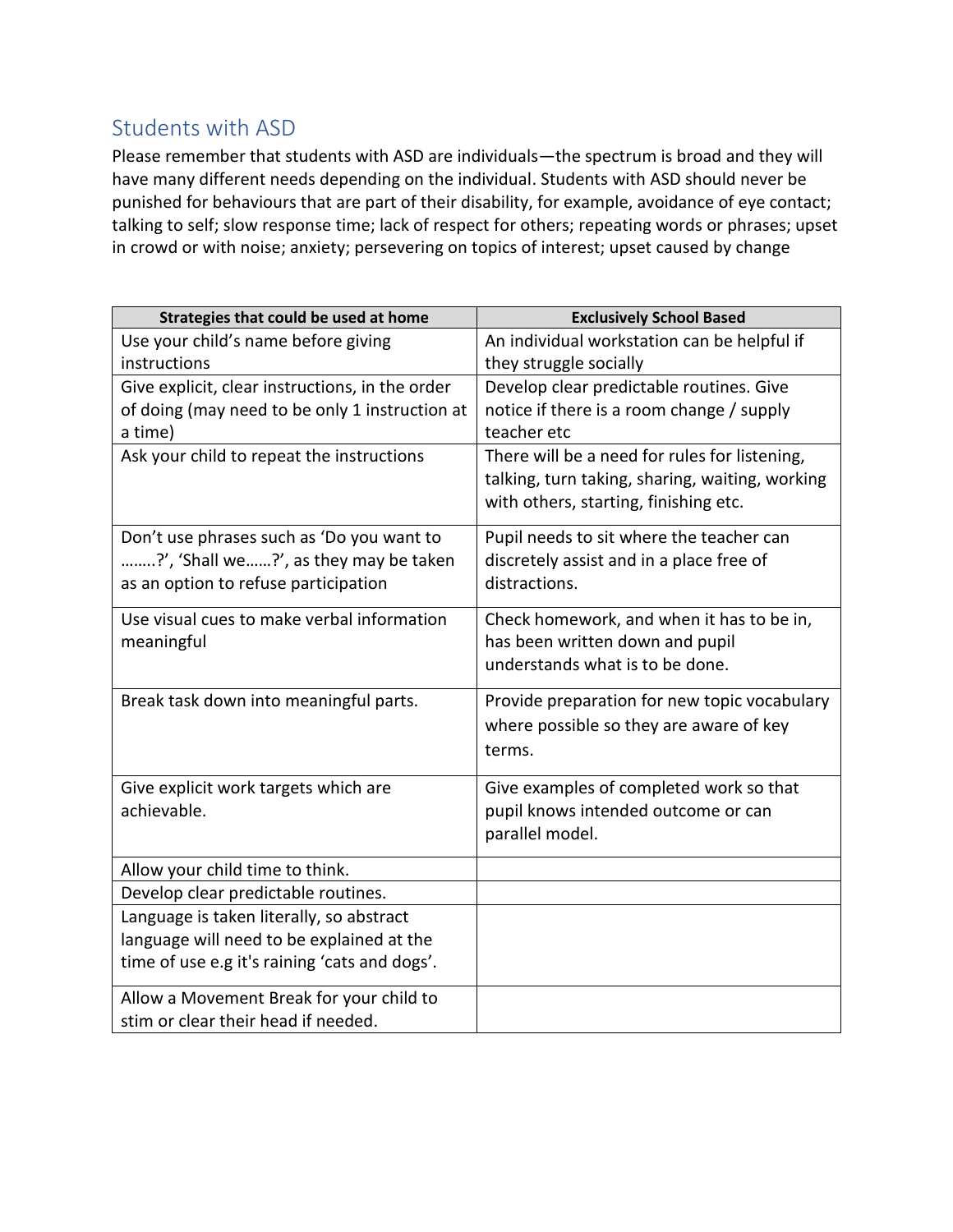| Strategies that could be used at home         | <b>Exclusively School Based</b>                |
|-----------------------------------------------|------------------------------------------------|
| Seating plans should take into account the    | Re-focus tasks as lesson goes on-or re-focus   |
| best place to sit-away from distraction       | student individually every 5/10 minutes-       |
|                                               | what have you done so far, next you should     |
| Tasks should be short with clear              | Normal sanctions for insufficient work (unless |
| expectations.                                 | otherwise agreed)                              |
| Use of a timer to complete tasks (egg timer / | Use a task planner                             |
| digital timer on desk-you have 5 mins to      |                                                |
| complete task)                                |                                                |
| Very short and clear explanations of task     | Praise                                         |
| Break lessons into 4 or 5 short activities    | Break tasks up into manageable chunks          |
| where possible                                |                                                |
| Ensure your child understands the task-ask    |                                                |
| them to repeat task back (or use visual       |                                                |
| prompt-'now / next' so they are clear         |                                                |
| what they need to do                          |                                                |
| Use visual checklists for lesson beginnings   |                                                |
| and ending-tick lists work well as your child |                                                |
| can tick off when each task is complete       |                                                |
| Lots of praise for effort                     |                                                |

### <span id="page-3-0"></span>Students with Concentration Difficulties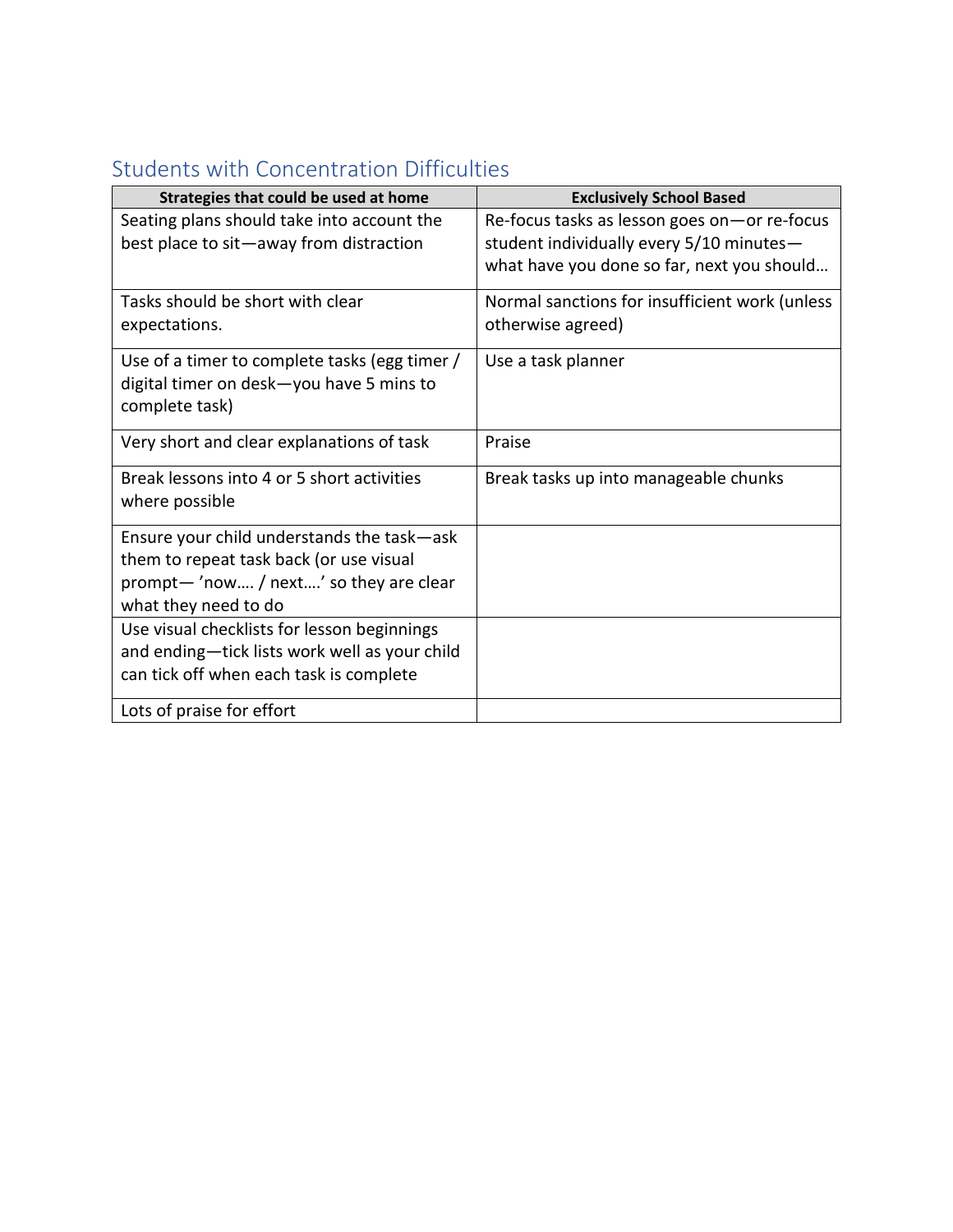## <span id="page-4-0"></span>Students with Dyscalculia

| Strategies that could be used at home          | <b>Exclusively School Based</b>             |
|------------------------------------------------|---------------------------------------------|
| Provide concrete objects to aid calculation    | At the beginning of each topic, use word    |
| e.g. age-appropriate bricks, blocks, counters  | banks displayed on the wall in alphabetical |
|                                                | order                                       |
| Allow the use of a number line                 | Praise and reward-reduce anxiety associated |
|                                                | with maths                                  |
|                                                |                                             |
| Play maths games                               |                                             |
| Provide a list of maths symbols                |                                             |
| Printo off any PowerPoints to restrict the     |                                             |
| need to copy from the presentation             |                                             |
| Use a calculator unless specifically told that |                                             |
| your child cannot i.e., in test conditions     |                                             |
| Praise and reward- reduce anxiety associated   |                                             |
| with maths                                     |                                             |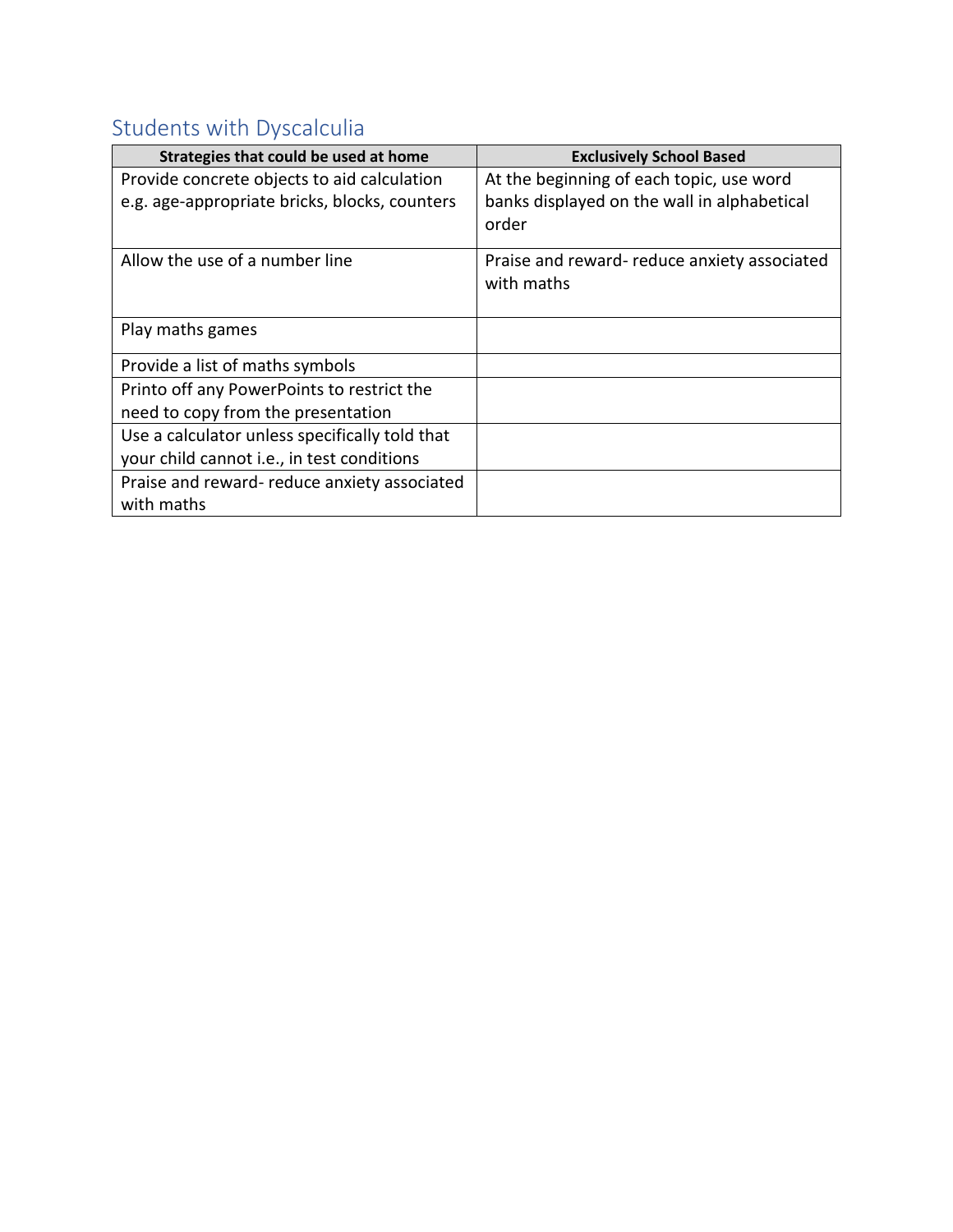## <span id="page-5-0"></span>Students with Dyspraxia

| Strategies that could be used at home           | <b>Exclusively School Based</b>                 |
|-------------------------------------------------|-------------------------------------------------|
| Give your child as much encouragement as        | If necessary, place simple written instructions |
| possible                                        | on the student's desk                           |
| Be aware that handwritten work may cause        | Sit the student near the board.                 |
| frustration                                     |                                                 |
| Ensure that your child's pen and pencil grip is | In PE a new skill may have to be fully          |
| comfortable                                     | demonstrated before the student can             |
|                                                 | perform the task                                |
| Offer alternative ways of recording work-       | They may struggle with getting changed          |
| laptop / word pad / use of mind maps / story    | quickly before and after PE                     |
| boards etc / Dictaphones                        |                                                 |
| Encourage extra time to complete tasks,         |                                                 |
| particularly where there is lengthy writing,    |                                                 |
| technical drawing etc                           |                                                 |
| Do not provide too many verbal or visual        |                                                 |
| instructions at once                            |                                                 |
| Give step by step instructions and check they   |                                                 |
| are understood                                  |                                                 |
| Use checklists and story planners               |                                                 |
| Use lined paper with margins to allow           |                                                 |
| student to consider how to set out their        |                                                 |
| writing                                         |                                                 |
| In Mathematics, use squared paper               |                                                 |
| In hands on subjects they may need support      |                                                 |
| to manipulate equipment                         |                                                 |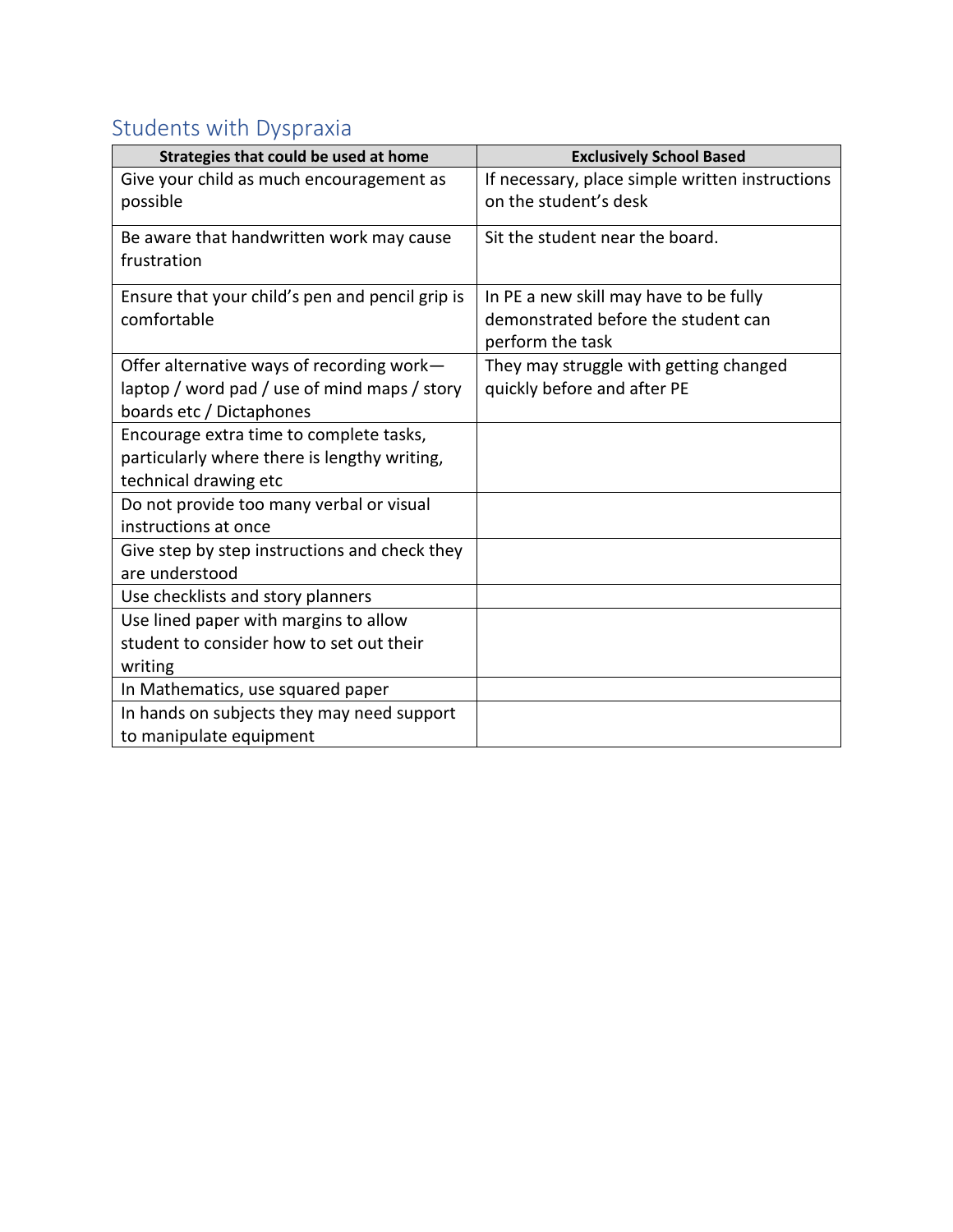### <span id="page-6-0"></span>Students with Memory Difficulties

| Strategies that could be used at home                                                                                                                               | <b>Exclusively School Based</b>                                                                                                                                                                                                                                             |
|---------------------------------------------------------------------------------------------------------------------------------------------------------------------|-----------------------------------------------------------------------------------------------------------------------------------------------------------------------------------------------------------------------------------------------------------------------------|
| Give clear instructions in short chunks-no<br>more than 2 at a time                                                                                                 | In order for information to be stored to long<br>term memory the information needs to be<br>linked to something meaningful-link to<br>existing topics / information / create vivid<br>personal examples that students can relate<br>to, this will help recall in the future |
| Use a task list to allow your child to tick off<br>once task is complete                                                                                            | Make key word cards with definitions-use at<br>beginning of lessons to revise key ideas-<br>keep it short and sharp and revise them<br>every so often to help store in long term<br>memory                                                                                  |
| Use short tasks, and refocus after 5 minutes<br>to ensure that your child knows what to do                                                                          | Use cards - write question on one<br>side/answer on the other-ask students to<br>test each other.                                                                                                                                                                           |
| 'Chunk' information into 2 or 3 pieces<br>maximum                                                                                                                   |                                                                                                                                                                                                                                                                             |
| Allow for repetition and practise                                                                                                                                   |                                                                                                                                                                                                                                                                             |
| Use mnemonics to help remember e.g.<br>Richard Of York Gave Battle In Vain-allow<br>your child to create their own - perhaps even<br>draw pictures to link to them. |                                                                                                                                                                                                                                                                             |
| Make visual records of ideas and key words-<br>use mind maps                                                                                                        |                                                                                                                                                                                                                                                                             |
| Record ideas and listen back to them to help<br>revise                                                                                                              |                                                                                                                                                                                                                                                                             |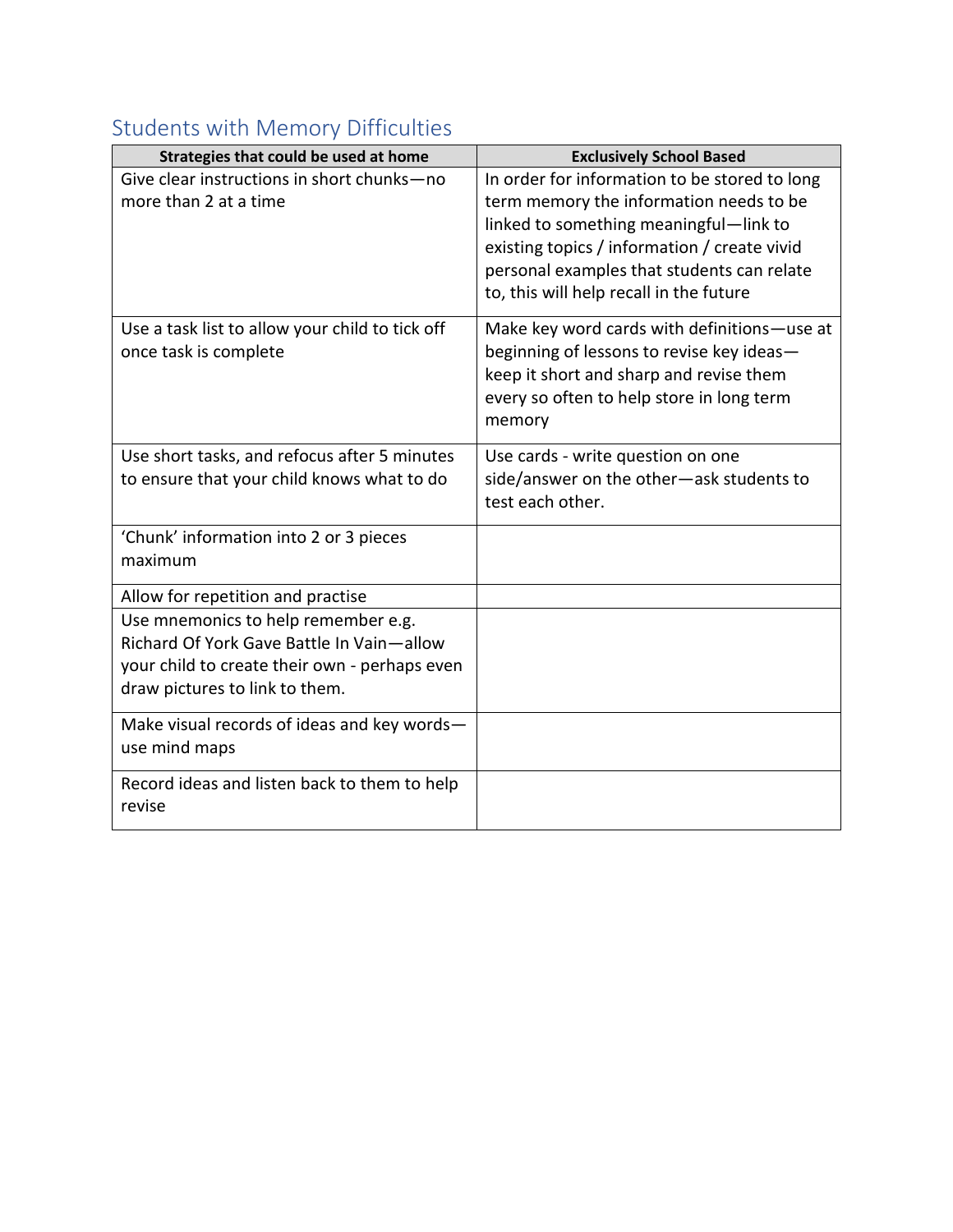## <span id="page-7-0"></span>Students with Organisational Difficulties

| Strategies that could be used at home          | <b>Exclusively School Based</b>               |
|------------------------------------------------|-----------------------------------------------|
| Prompt your child with easier tasks or         | Monitor homework planner to make sure         |
| breaking them down to organise ideas           | homework is written in-or print off           |
|                                                | homework to be stuck in / write in planner    |
| Establish clear routines for handing in work / | Allow students to take a picture of           |
| homework                                       | homework written on the board so parents      |
|                                                | have accurate recording of homework           |
| Establish clear routines for lessons           | Provide folder for worksheets / time to stick |
|                                                | in book                                       |
| Check student has access to materials          | Use a task planner                            |
| needed                                         |                                               |
| Use prompt sheet / reminders for tasks so      |                                               |
| your child knows how to approach a task        |                                               |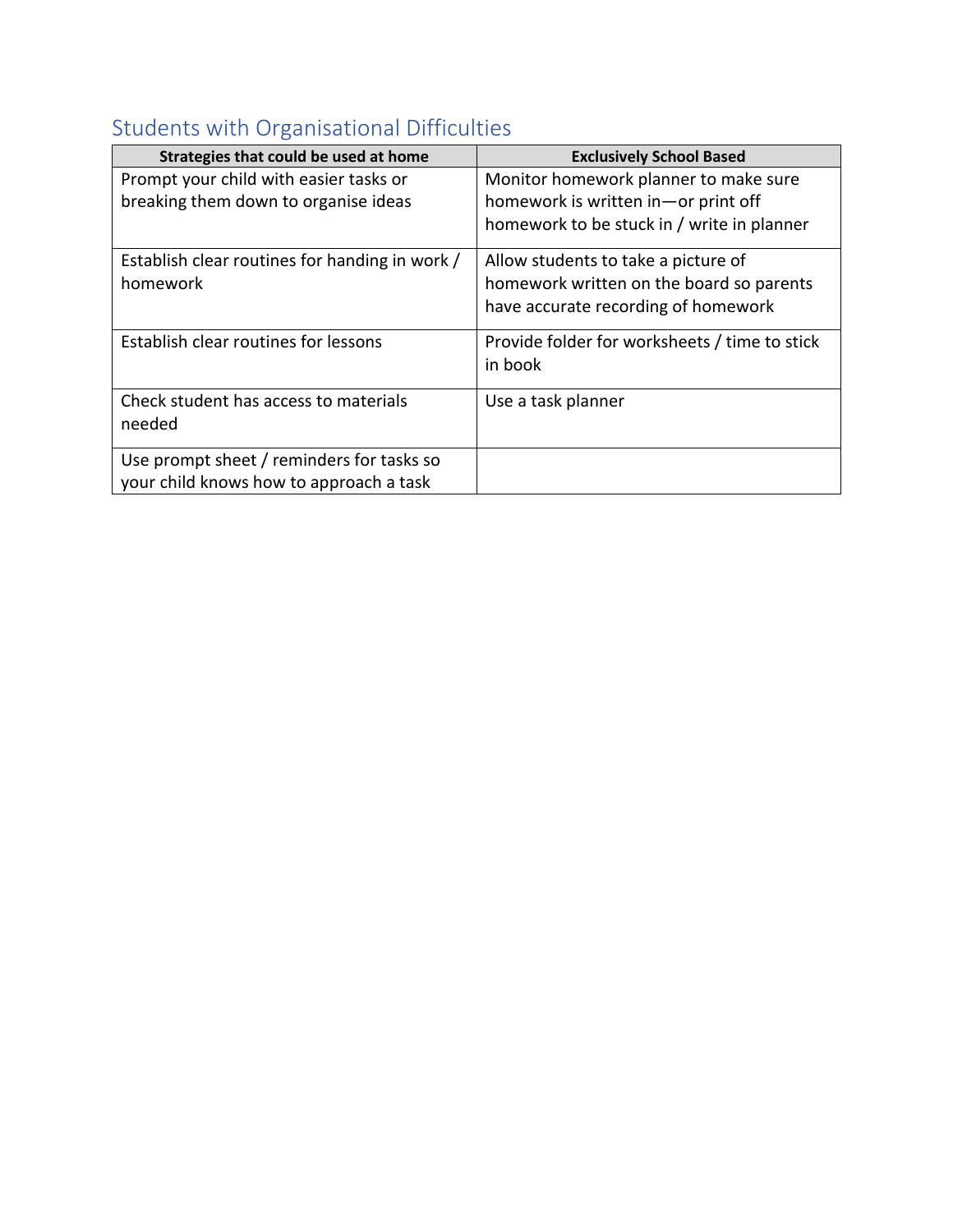# <span id="page-8-0"></span>Students with Reading Difficulties

| Strategies that could be used at home                                                                                   | <b>Exclusively School Based</b>                                                                                                                                                                                                                                 |
|-------------------------------------------------------------------------------------------------------------------------|-----------------------------------------------------------------------------------------------------------------------------------------------------------------------------------------------------------------------------------------------------------------|
| Provide easier texts if necessary-shorter<br>sentences, plenty of pictures, difficult words<br>explained                | Hear student read discretely if necessary to<br>gauge accessibility of texts                                                                                                                                                                                    |
| Allow reading practise of texts before<br>embarking on task                                                             | Provide and discuss definitions of subject<br>specific key words - display or provide key<br>words list for the lesson/topic.                                                                                                                                   |
| Where necessary provide alternative means<br>of accessing texts. E.g. listen to recording /<br>pair with more able peer | On board write large and clearly, change<br>colours every new idea if possible (to help<br>students find and follow ideas more easily)                                                                                                                          |
| Discuss definitions of subject specific key<br>words                                                                    | Have on the board only the information<br>needed for the lesson                                                                                                                                                                                                 |
| When annotating change colours every new<br>idea if possible (to help your child find and<br>follow ideas more easily)  | Use pictures / role play / videos-not just<br>reading                                                                                                                                                                                                           |
| Use immersive reader                                                                                                    | When reading a large amount of texts,<br>encourage students to use different coloured<br>highlighters. One could be to highlight who,<br>one for when, one for why etc. This then<br>allows the student to find answers more<br>easily and break down the text. |
|                                                                                                                         | Rather than having students read to the<br>whole class, encourage paired reading so that<br>students read to each other.                                                                                                                                        |
|                                                                                                                         | If students do read to the class, tell them that<br>if there is a word they don't know, they can<br>miss it out and carry on.                                                                                                                                   |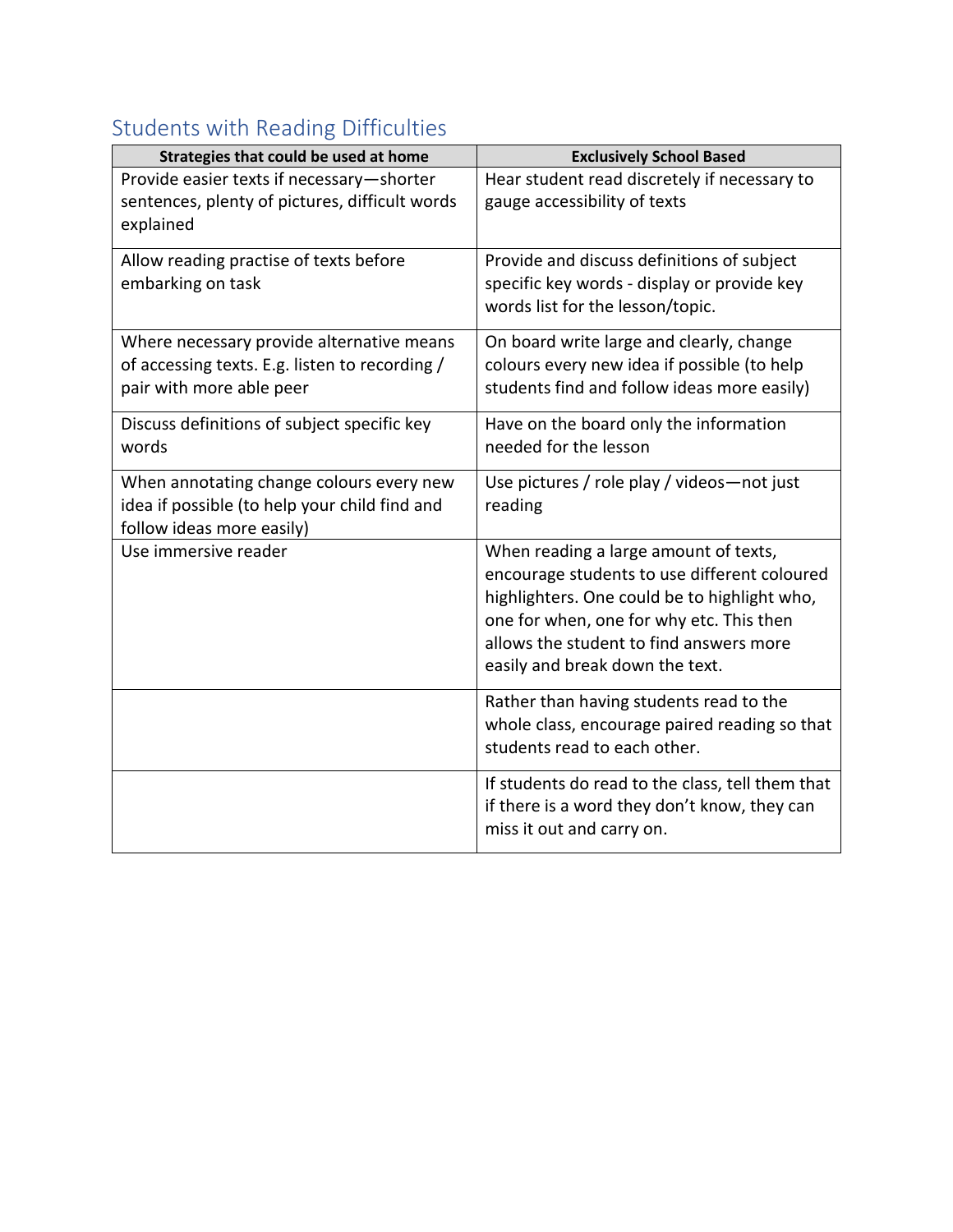## <span id="page-9-0"></span>Students with Spelling Difficulties

| Strategies that could be used at home                                                                                                                                                                               | <b>Exclusively School Based</b>                                                                                                                           |
|---------------------------------------------------------------------------------------------------------------------------------------------------------------------------------------------------------------------|-----------------------------------------------------------------------------------------------------------------------------------------------------------|
| Print off a copy of all resources for each<br>lesson rather than asking your child to take<br>notes                                                                                                                 | Provide copies of notes rather than asking<br>student to take notes-they may miss out<br>key points or not be able to read back what<br>they have written |
| Use a key word lists                                                                                                                                                                                                | Provide key word lists                                                                                                                                    |
| Allow your child to record their work in<br>different ways e.g. voice recorder / parents<br>scribe / use of laptop                                                                                                  | Display key words / topic words so they are<br>accessible in lessons                                                                                      |
| Correct spellings of these selected words<br>(focus on errors which are unintelligible or<br>are very common words) Don't correct every<br>error (disheartening) and don't ignore all<br>errors (prevents progress) | Mark 'target' spellings only - these might be<br>key words / or high frequency words.                                                                     |
| Allow time for your child to check their<br>spelling / ensure they can use spell check if<br>they are on laptop                                                                                                     |                                                                                                                                                           |
| Support your child to use a dictionary (make<br>sure they are confident to use them)                                                                                                                                |                                                                                                                                                           |
| Encourage strategies where your child is able<br>to try-sounding out words / dividing into<br>syllables for longer words                                                                                            |                                                                                                                                                           |
| Use the dictate function                                                                                                                                                                                            |                                                                                                                                                           |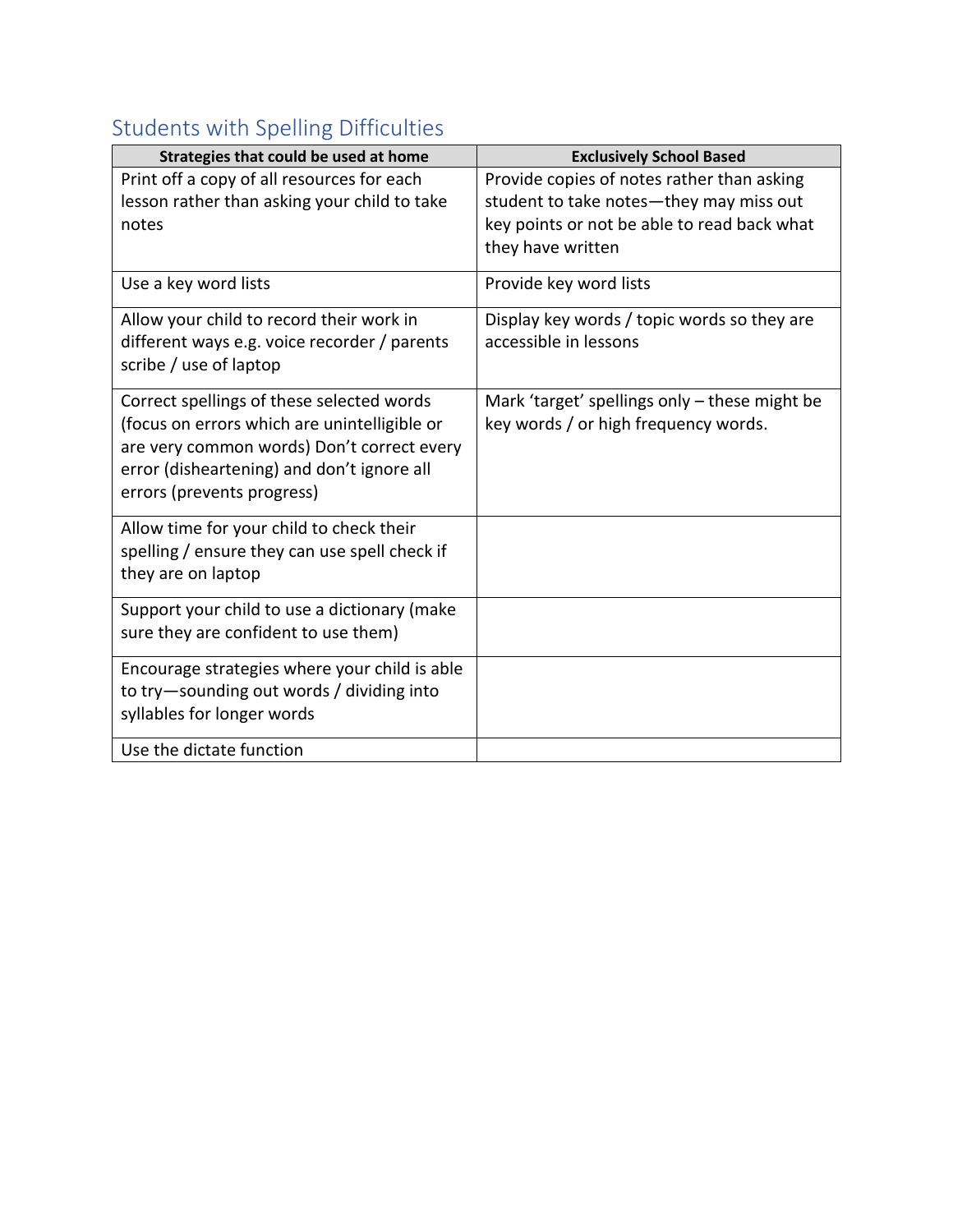#### <span id="page-10-0"></span>Students with Moderate Learning Difficulties

The majority of students with special educational needs have Moderate Learning Difficulties (MLD), which means they have general developmental delay. They do not find learning easy, which affects their self-esteem and may result in poor behaviour. They have short attention spans, present difficulties with basic literacy and numeracy and their reasoning and coordination skills are underdeveloped.

| Strategies that could be used at home                                                                                                                                                            | <b>Exclusively School Based</b>                                                                                                                                                            |
|--------------------------------------------------------------------------------------------------------------------------------------------------------------------------------------------------|--------------------------------------------------------------------------------------------------------------------------------------------------------------------------------------------|
| Focus on main points of topics                                                                                                                                                                   | Use differentiated worksheets, word banks,<br>writing frames and ICT software                                                                                                              |
| Use key word lists                                                                                                                                                                               | Make sure that every lesson's learning<br>objectives are realistic and allow some success<br>to be experienced                                                                             |
| Praise EFFORT and ACHIEVEMENT                                                                                                                                                                    | Check understanding, building supportive<br>relationships and using appropriate praise,<br>encouragement and questioning to ensure<br>participation                                        |
| Allow extra time to complete tasks and tests                                                                                                                                                     | Keep tasks short, build in variety and repeat<br>information in different ways - repetition is key,<br>you will need to 'overlearn' by referring back to<br>what has been done already.    |
| Improve self-esteem by building on your child's<br>strengths and interests                                                                                                                       | Keep it simple-                                                                                                                                                                            |
| Break down new tasks into bitesize chunks                                                                                                                                                        | Teach key words-provide / bookmarks to use<br>in lessons                                                                                                                                   |
| Check understanding, using appropriate praise<br>and encouragement                                                                                                                               | Establish what students already knows about a<br>topic and be prepared to go back to the point<br>where their knowledge is secure                                                          |
| Show your child what to do as well as talking<br>about it, giving concrete examples.                                                                                                             | If a student wants to answer a question allow<br>them, where possible, to answer first otherwise<br>other students will usually give their answer.<br>Ask another student to expand on it. |
| Allow your child to explain back to you to check<br>understanding                                                                                                                                |                                                                                                                                                                                            |
| Focus on big picture success, rather than word<br>or spelling accuracy i.e. encourage 'thinking',<br>not just 'reading' accuracy - in the right<br>context 'butifull' is much better than 'nice' |                                                                                                                                                                                            |